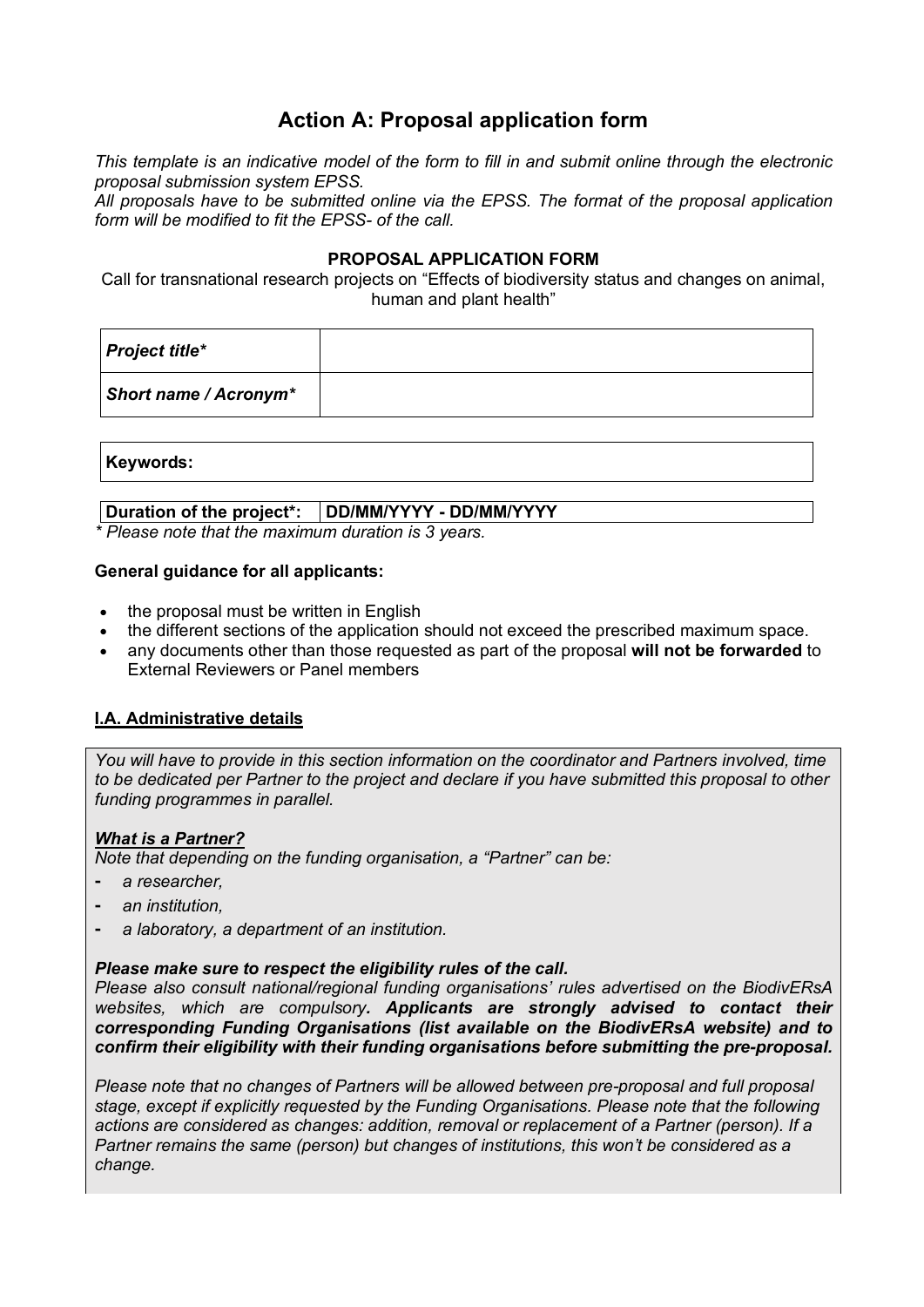*Please note that if a researcher in charge is the same for several Partners within one Project (e.g. case of a scientist affiliated to several laboratories in different countries), it cannot request funding from several funding organisations (i.e. it will have to choose one Funding Organisation to which it requests funding) and won't be counted as two different Partners.*

### *ACCESS AND BENEFIT SHARING*

 $\overline{a}$ 

*Please note that if you plan to use genetic resources and traditional knowledge associated with genetic resources in your project, you will have to ascertain towards the competent authorities and focal point that these used genetic resources and traditional knowledge associated with genetic*  resources have been accessed in accordance with applicable access and benefit-sharing *legislation or regulatory requirements, and that benefits are fairly and equitably shared upon mutually agreed terms, in accordance with any applicable legislation or regulatory requirements16.*

#### *For funding, there are 3 categories of Partners:*

- *1. Partners from countries (and organisations) eligible for direct funding (designated Partners 1, 2… N)*
- *2. Partners from countries (and organisations) ineligible for direct funding, but subcontracted by a Partner 1, 2…N (designated Partners 1a, 2a… Na) (e.g. Partner 1a is subcontracted by Partner 1)*

| 3. Fully self-financed Partners from any country who bring their own secured budget. |
|--------------------------------------------------------------------------------------|
| (designated Partner A, B)                                                            |

| Coordinator - Partner 1                                                         |                                            |             |                                                                                 |       |  |  |
|---------------------------------------------------------------------------------|--------------------------------------------|-------------|---------------------------------------------------------------------------------|-------|--|--|
| Researcher in charge:                                                           |                                            |             | <b>ORCID ID:</b>                                                                |       |  |  |
| Family name                                                                     |                                            |             | First name                                                                      |       |  |  |
| <b>Title</b>                                                                    |                                            |             | Gender                                                                          |       |  |  |
| Phone                                                                           |                                            |             | E-mail                                                                          |       |  |  |
| Web site                                                                        |                                            |             |                                                                                 |       |  |  |
|                                                                                 | Research institute / Company               |             |                                                                                 |       |  |  |
| Status: Private or public?                                                      |                                            |             |                                                                                 |       |  |  |
| Division / Department                                                           |                                            |             |                                                                                 |       |  |  |
| Street name and number                                                          |                                            |             |                                                                                 |       |  |  |
| PO Box                                                                          |                                            | Postal code |                                                                                 | Cedex |  |  |
| Town                                                                            |                                            |             | Country                                                                         |       |  |  |
|                                                                                 | on permanent position                      |             |                                                                                 |       |  |  |
| Employment                                                                      | on fixed-term position                     |             |                                                                                 |       |  |  |
| status                                                                          | If on fixed term position                  |             |                                                                                 |       |  |  |
| information                                                                     | Duration of contract:                      |             |                                                                                 |       |  |  |
|                                                                                 | Funding body:                              |             |                                                                                 |       |  |  |
|                                                                                 | Other team members involved in the project |             |                                                                                 |       |  |  |
| Team member 1 : Family name, First name, gender, title, phone, email, ORCID id. |                                            |             |                                                                                 |       |  |  |
| Team member 2 : Family name, First name, gender, title, phone, email, ORCID id. |                                            |             |                                                                                 |       |  |  |
|                                                                                 |                                            |             | Team member N : Family name, First name, gender, title, phone, email, ORCID id. |       |  |  |
|                                                                                 |                                            |             |                                                                                 |       |  |  |

| Partner 1a (Subcontracted) |                  |
|----------------------------|------------------|
| Researcher in charge:      | <b>ORCID ID:</b> |
|                            |                  |

<sup>16</sup> Nagoya Protocol on Access to Genetic Resources and the Fair and Equitable Sharing of Benefits Arising from their Utilization (ABS) to the Convention on Biological Diversity and REGULATION (EU) No 511/2014 OF THE EUROPEAN PARLIAMENT AND OF THE COUNCIL on compliance measures for users from the Nagoya Protocol on Access to Genetic Resources and the Fair and Equitable Sharing of Benefits Arising from their Utilization in the Union and related implementing acts.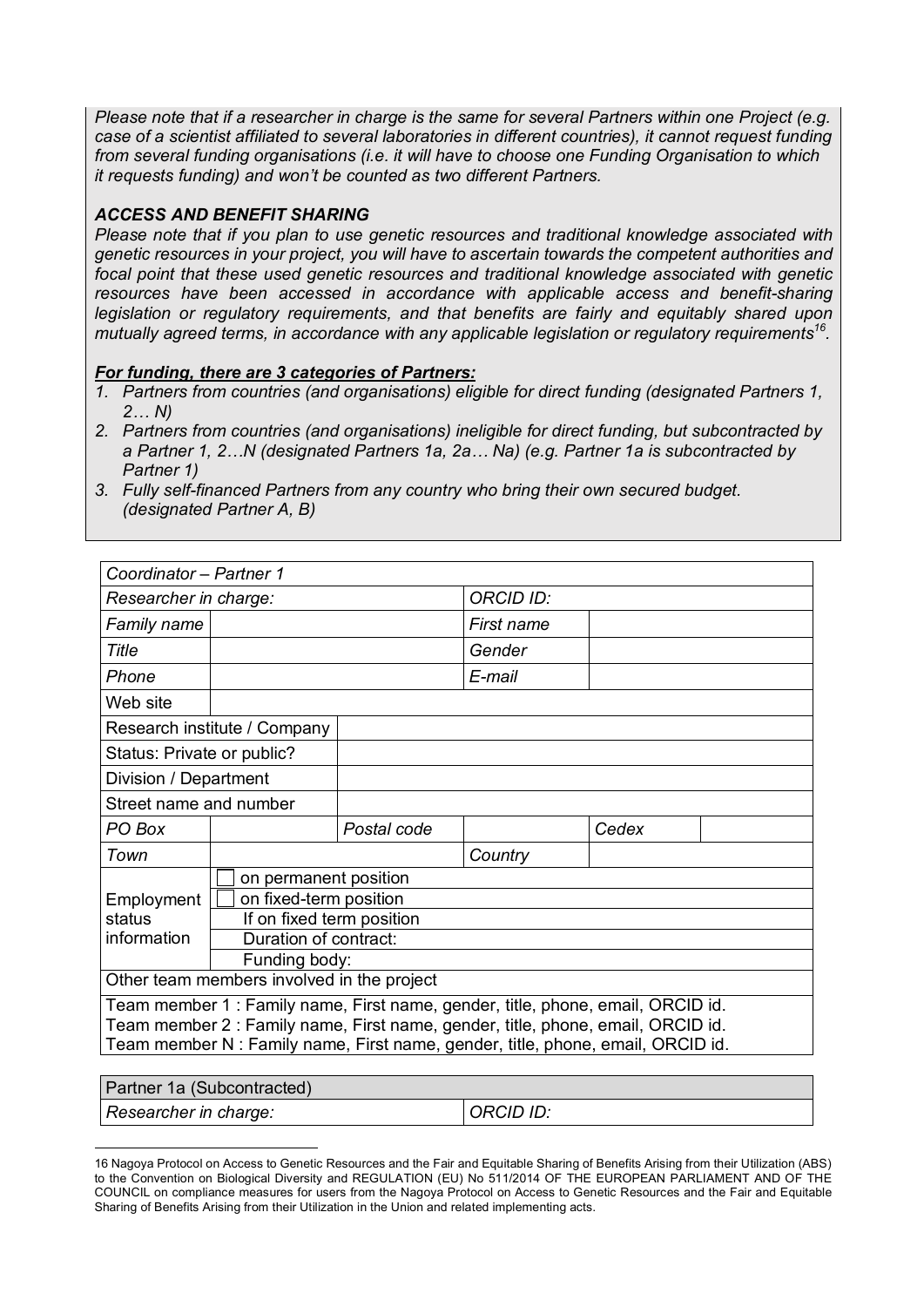| Family name                                                                                              |                              |             | First name                                                           |       |  |
|----------------------------------------------------------------------------------------------------------|------------------------------|-------------|----------------------------------------------------------------------|-------|--|
| Title                                                                                                    |                              |             | Gender                                                               |       |  |
| Phone                                                                                                    |                              |             | E-mail                                                               |       |  |
| Web site                                                                                                 |                              |             |                                                                      |       |  |
|                                                                                                          | Research institute / Company |             |                                                                      |       |  |
| Status: Private or public?                                                                               |                              |             |                                                                      |       |  |
| Division / Department                                                                                    |                              |             |                                                                      |       |  |
| Street name and number                                                                                   |                              |             |                                                                      |       |  |
| PO Box                                                                                                   |                              | Postal code |                                                                      | Cedex |  |
| Town                                                                                                     |                              |             | Country                                                              |       |  |
| Team members involved in the project (when the Partner is an institution, a laboratory, a<br>department) |                              |             |                                                                      |       |  |
| Team member 1: Family name, First name, gender, title, phone, email                                      |                              |             |                                                                      |       |  |
| Team member 2 : Family name, First name, gender, title, phone, email                                     |                              |             |                                                                      |       |  |
|                                                                                                          |                              |             | Team member N : Family name, First name, gender, title, phone, email |       |  |

*Please insert as many copies of the above table as necessary for other Partners 1b, 1c*

| Partner <sub>2</sub>                                                            |                                                                                                                                                                   |             |                  |       |  |
|---------------------------------------------------------------------------------|-------------------------------------------------------------------------------------------------------------------------------------------------------------------|-------------|------------------|-------|--|
| Researcher in charge:                                                           |                                                                                                                                                                   |             | <b>ORCID ID:</b> |       |  |
| Family name                                                                     |                                                                                                                                                                   |             | First name       |       |  |
| Title                                                                           |                                                                                                                                                                   |             | Gender           |       |  |
| Phone                                                                           |                                                                                                                                                                   |             | E-mail           |       |  |
| Web site                                                                        |                                                                                                                                                                   |             |                  |       |  |
|                                                                                 | Research institute / Company                                                                                                                                      |             |                  |       |  |
| Status: Private or public?                                                      |                                                                                                                                                                   |             |                  |       |  |
| Division / Department                                                           |                                                                                                                                                                   |             |                  |       |  |
| Street name and number                                                          |                                                                                                                                                                   |             |                  |       |  |
| PO Box                                                                          |                                                                                                                                                                   | Postal code |                  | Cedex |  |
| Town                                                                            |                                                                                                                                                                   |             | Country          |       |  |
|                                                                                 | on permanent position                                                                                                                                             |             |                  |       |  |
| Employment                                                                      | on fixed-term position                                                                                                                                            |             |                  |       |  |
| status                                                                          | If on fixed term position                                                                                                                                         |             |                  |       |  |
| information                                                                     | Duration of contract:                                                                                                                                             |             |                  |       |  |
|                                                                                 | Funding body:                                                                                                                                                     |             |                  |       |  |
|                                                                                 | Other team members involved in the project                                                                                                                        |             |                  |       |  |
|                                                                                 |                                                                                                                                                                   |             |                  |       |  |
|                                                                                 | Team member 1: Family name, First name, gender, title, phone, email, ORCID id.<br>Team member 2 : Family name, First name, gender, title, phone, email, ORCID id. |             |                  |       |  |
| Team member N : Family name, First name, gender, title, phone, email, ORCID id. |                                                                                                                                                                   |             |                  |       |  |

| Partner 2a (Subcontracted)   |  |                  |  |  |  |  |
|------------------------------|--|------------------|--|--|--|--|
| Researcher in charge:        |  | <b>ORCID ID:</b> |  |  |  |  |
| <b>Family name</b>           |  | First name       |  |  |  |  |
| Title                        |  | Gender           |  |  |  |  |
| Phone                        |  | E-mail           |  |  |  |  |
| Web site                     |  |                  |  |  |  |  |
| Research institute / Company |  |                  |  |  |  |  |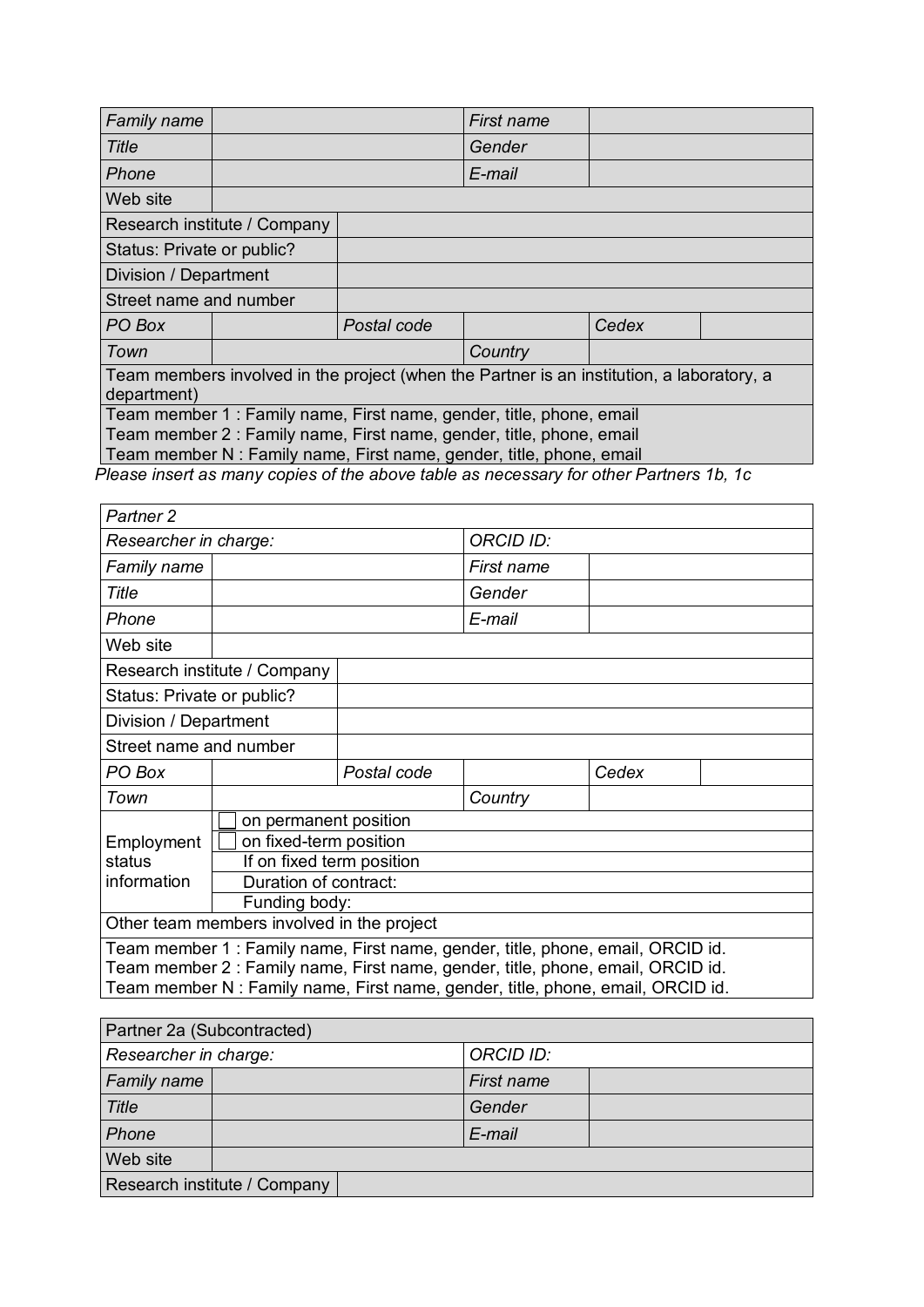| Status: Private or public?                                                      |                                                                                 |             |  |       |  |
|---------------------------------------------------------------------------------|---------------------------------------------------------------------------------|-------------|--|-------|--|
| Division / Department                                                           |                                                                                 |             |  |       |  |
| Street name and number                                                          |                                                                                 |             |  |       |  |
| PO Box                                                                          |                                                                                 | Postal code |  | Cedex |  |
| Town                                                                            |                                                                                 | Country     |  |       |  |
|                                                                                 | Other team members involved in the project                                      |             |  |       |  |
|                                                                                 | Team member 1: Family name, First name, gender, title, phone, email, ORCID id.  |             |  |       |  |
| Team member 2 : Family name, First name, gender, title, phone, email, ORCID id. |                                                                                 |             |  |       |  |
|                                                                                 | Team member N : Family name, First name, gender, title, phone, email, ORCID id. |             |  |       |  |

*Please insert as many copies of the above table as necessary for other Partners 2b, 2c…* 

| Partner <sub>3</sub>       |                                                                      |             |            |       |  |
|----------------------------|----------------------------------------------------------------------|-------------|------------|-------|--|
| Researcher in charge:      |                                                                      |             | ORCID ID:  |       |  |
| Family name                |                                                                      |             | First name |       |  |
| <b>Title</b>               |                                                                      |             | Gender     |       |  |
| Phone                      |                                                                      |             | E-mail     |       |  |
| Web site                   |                                                                      |             |            |       |  |
|                            | Research institute / Company                                         |             |            |       |  |
| Status: Private or public? |                                                                      |             |            |       |  |
| Division / Department      |                                                                      |             |            |       |  |
| Street name and number     |                                                                      |             |            |       |  |
| PO Box                     |                                                                      | Postal code |            | Cedex |  |
| Town                       |                                                                      |             | Country    |       |  |
|                            | on permanent position                                                |             |            |       |  |
| Employment                 | on fixed-term position                                               |             |            |       |  |
| status                     | If on fixed term position                                            |             |            |       |  |
| information                | Duration of contract:                                                |             |            |       |  |
|                            | Funding body:                                                        |             |            |       |  |
|                            | Other team members involved in the project                           |             |            |       |  |
|                            | Team member 1 : Family name, First name, gender, title, phone, email |             |            |       |  |
|                            | Team member 2 : Family name, First name, gender, title, phone, email |             |            |       |  |
|                            | Team member N : Family name, First name, gender, title, phone, email |             |            |       |  |

| Partner 4                  |                              |             |            |       |  |  |
|----------------------------|------------------------------|-------------|------------|-------|--|--|
| Researcher in charge :     |                              |             | ORCID ID:  |       |  |  |
| Family name                |                              |             | First name |       |  |  |
| Title                      |                              |             | Gender     |       |  |  |
| Phone                      |                              |             | E-mail     |       |  |  |
| Web site                   |                              |             |            |       |  |  |
|                            | Research institute / Company |             |            |       |  |  |
| Status: Private or public? |                              |             |            |       |  |  |
| Division / Department      |                              |             |            |       |  |  |
| Street name and number     |                              |             |            |       |  |  |
| PO Box                     |                              | Postal code |            | Cedex |  |  |
| Town                       |                              |             | Country    |       |  |  |
|                            | on permanent position        |             |            |       |  |  |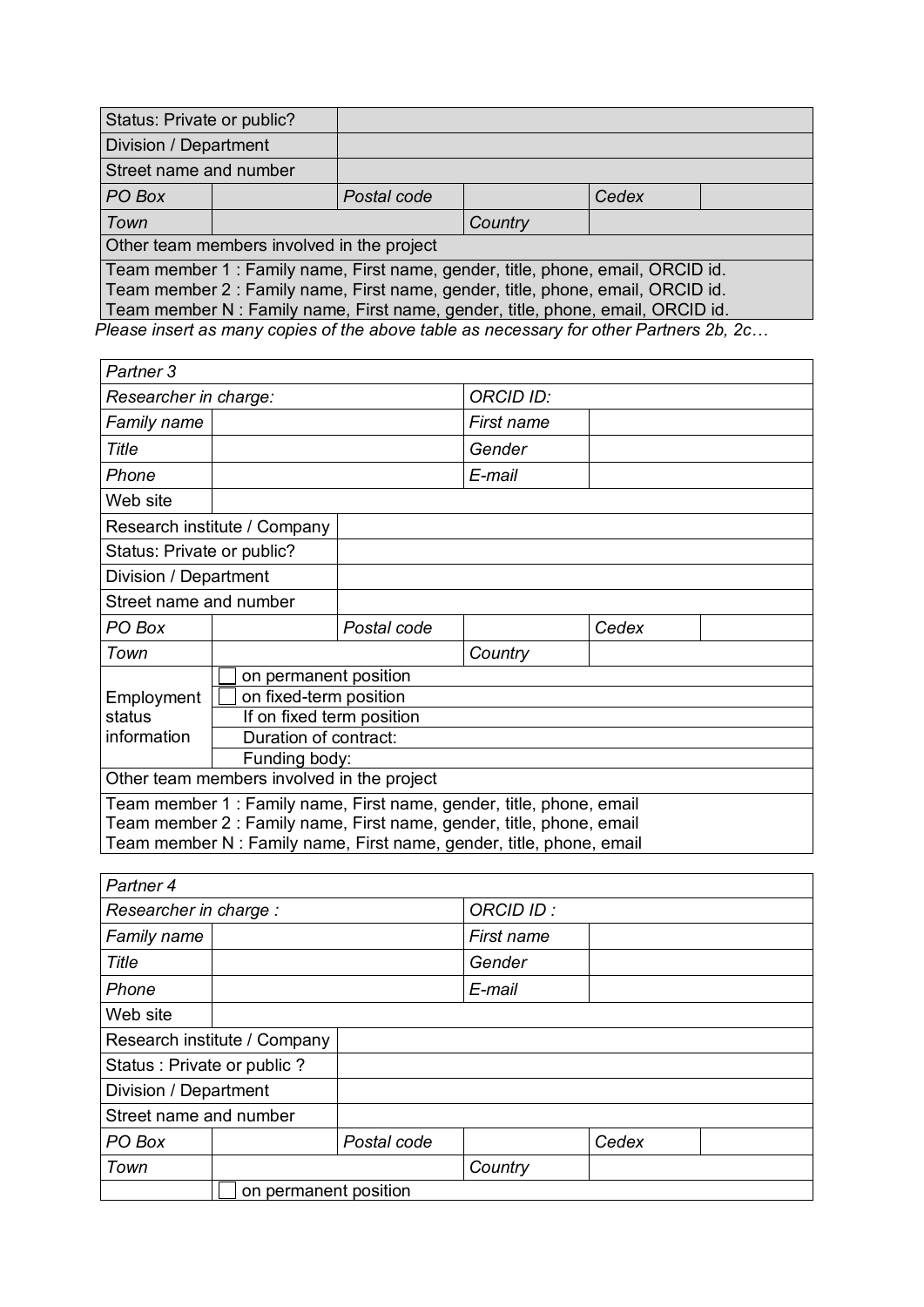| Employment<br>status<br>information                                             | on fixed-term position                                                          |  |  |  |
|---------------------------------------------------------------------------------|---------------------------------------------------------------------------------|--|--|--|
|                                                                                 | If on fixed term position                                                       |  |  |  |
|                                                                                 | Duration of contract:                                                           |  |  |  |
|                                                                                 | Funding body:                                                                   |  |  |  |
| Other team members involved in the project                                      |                                                                                 |  |  |  |
|                                                                                 | Team member 1: Family name, First name, gender, title, phone, email, ORCID id.  |  |  |  |
| Team member 2 : Family name, First name, gender, title, phone, email, ORCID id. |                                                                                 |  |  |  |
|                                                                                 | Team member N : Family name, First name, gender, title, phone, email, ORCID id. |  |  |  |

| Partner N                  |                                            |             |                                                                                 |       |  |
|----------------------------|--------------------------------------------|-------------|---------------------------------------------------------------------------------|-------|--|
| Researcher in charge:      |                                            |             | <b>ORCID ID:</b>                                                                |       |  |
| Family name                |                                            |             | First name                                                                      |       |  |
| Title                      |                                            |             | Gender                                                                          |       |  |
| Phone                      |                                            |             | E-mail                                                                          |       |  |
| Web site                   |                                            |             |                                                                                 |       |  |
|                            | Research institute / Company               |             |                                                                                 |       |  |
| Status: Private or public? |                                            |             |                                                                                 |       |  |
| Division / Department      |                                            |             |                                                                                 |       |  |
| Street name and number     |                                            |             |                                                                                 |       |  |
| PO Box                     |                                            | Postal code |                                                                                 | Cedex |  |
| Town                       |                                            |             | Country                                                                         |       |  |
|                            | on permanent position                      |             |                                                                                 |       |  |
| Employment                 | on fixed-term position                     |             |                                                                                 |       |  |
| status                     | If on fixed term position                  |             |                                                                                 |       |  |
| information                | Duration of contract:                      |             |                                                                                 |       |  |
|                            | Funding body:                              |             |                                                                                 |       |  |
|                            | Other team members involved in the project |             |                                                                                 |       |  |
|                            |                                            |             | Team member 1: Family name, First name, gender, title, phone, email, ORCID id.  |       |  |
|                            |                                            |             | Team member 2 : Family name, First name, gender, title, phone, email, ORCID id. |       |  |
|                            |                                            |             | Team member N : Family name, First name, gender, title, phone, email, ORCID id. |       |  |

*Please insert as many copies of the above table as necessary for other applicants*

| <b>Self-financed Partner A</b>                                                                           |  |                  |                   |       |  |
|----------------------------------------------------------------------------------------------------------|--|------------------|-------------------|-------|--|
| Researcher in charge:                                                                                    |  | <b>ORCID ID:</b> |                   |       |  |
| <b>Family name</b>                                                                                       |  |                  | <b>First name</b> |       |  |
| <b>Title</b>                                                                                             |  |                  | Gender            |       |  |
| Phone                                                                                                    |  |                  | E-mail            |       |  |
| Web site                                                                                                 |  |                  |                   |       |  |
| Research institute / Company                                                                             |  |                  |                   |       |  |
| Status: Private or public?                                                                               |  |                  |                   |       |  |
| <b>Division / Department</b>                                                                             |  |                  |                   |       |  |
| Street name and number                                                                                   |  |                  |                   |       |  |
| PO Box                                                                                                   |  | Postal code      |                   | Cedex |  |
| Town                                                                                                     |  |                  | Country           |       |  |
| Team members involved in the project (when the Partner is an institution, a laboratory, a<br>department) |  |                  |                   |       |  |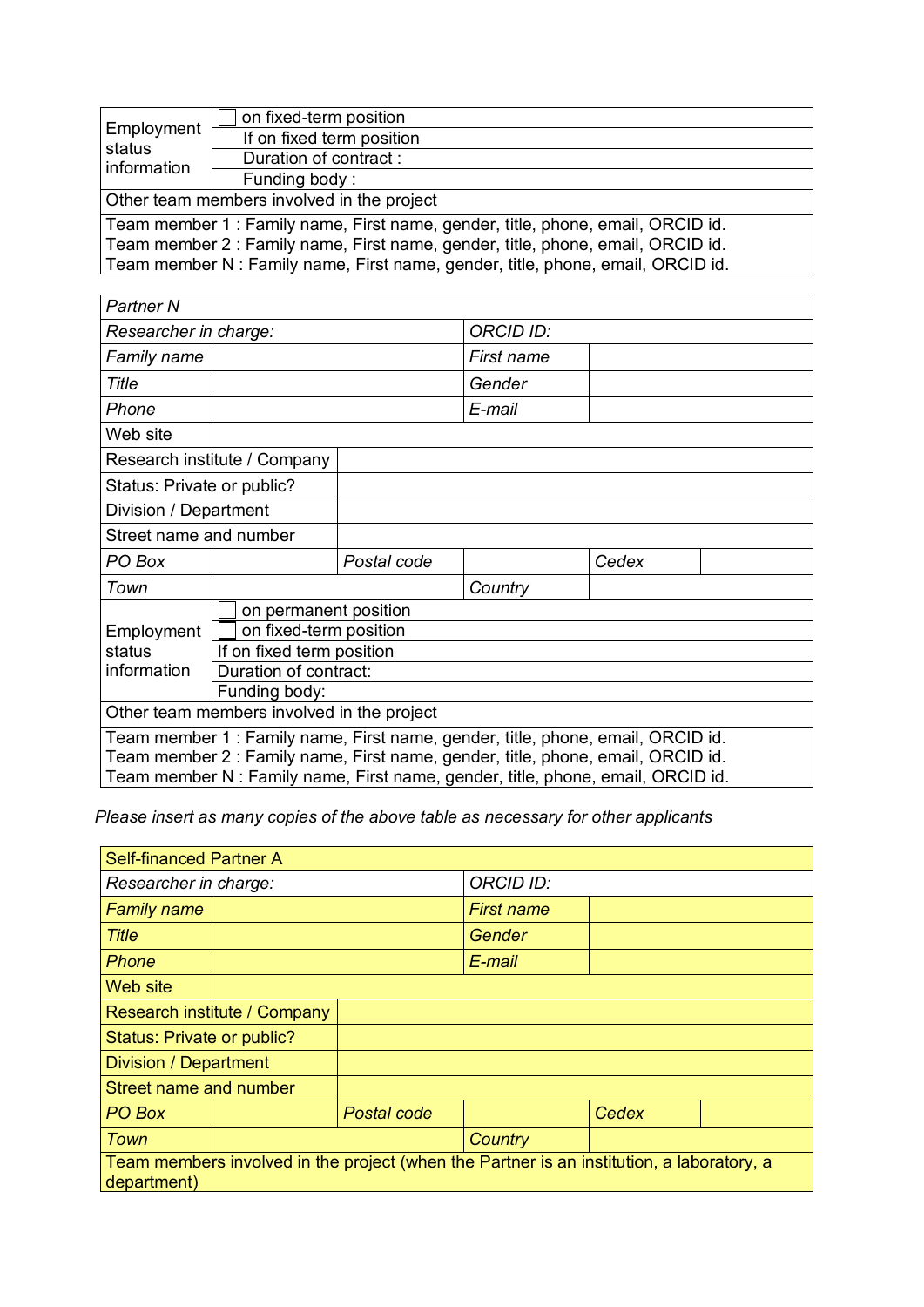Team member 1 : Family name, First name, gender, title, phone, email, ORCID id. Team member 2 : Family name, First name, gender, title, phone, email, ORCID id. Team member N : Family name, First name, gender, title, phone, email, ORCID id. *Please insert as many copies of the above table as necessary for other Partners B, C…* 

#### **I.B: Time to be dedicated to the project per member**

*In the following table, please specify the names and countries of each Partner.* 

| Partners                           | Teams               | Time to be dedicated to the<br>project in person month |
|------------------------------------|---------------------|--------------------------------------------------------|
| Participating Organisation 1       | Member 1            |                                                        |
| Name                               | Member 2            |                                                        |
| Country                            | Member <sub>N</sub> |                                                        |
| <b>Participating Organisation</b>  | Member 1            |                                                        |
| 1a                                 | Member 2            |                                                        |
| Name                               | Member <sub>N</sub> |                                                        |
| Country                            |                     |                                                        |
| Participating Organisation 2       | Member 1            |                                                        |
| Name                               | Member 2            |                                                        |
| Country                            | Member <sub>N</sub> |                                                        |
| <b>Participating Organisation</b>  | Member 1            |                                                        |
| 2a                                 | Member 2            |                                                        |
| Name                               | <b>Member N</b>     |                                                        |
| Country                            |                     |                                                        |
| Participating Organisation 3       | Member 1            |                                                        |
| Name                               | Member 2            |                                                        |
| Country                            | Member <sub>N</sub> |                                                        |
|                                    |                     |                                                        |
| Participating Organisation         | Member 1            |                                                        |
| N                                  | Member 2            |                                                        |
| Name                               | Member <sub>N</sub> |                                                        |
| Country                            |                     |                                                        |
| <b>Self-financed Participating</b> | Member 1            |                                                        |
| <b>Organisation A</b>              | Member 2            |                                                        |
| <b>Name</b>                        | <b>Member N</b>     |                                                        |
| country                            |                     |                                                        |

# **I.C: Declaration of parallel submissions of this proposal (whole or parts) to other funding programmes or to the same programme**

*Provide details of any proposal related to this one, which you or another project Partner have submitted to other funding opportunities, including title, funding source, extent of overlap and expected decision date.* 

# **Duplication of funding is not allowed for the same (whole or part) research project.**

!! Please note that some Funding Organisations have specific rules on the possibility to apply as applicant in different proposals. Make sure you comply with your Funding Organisations' rules. !!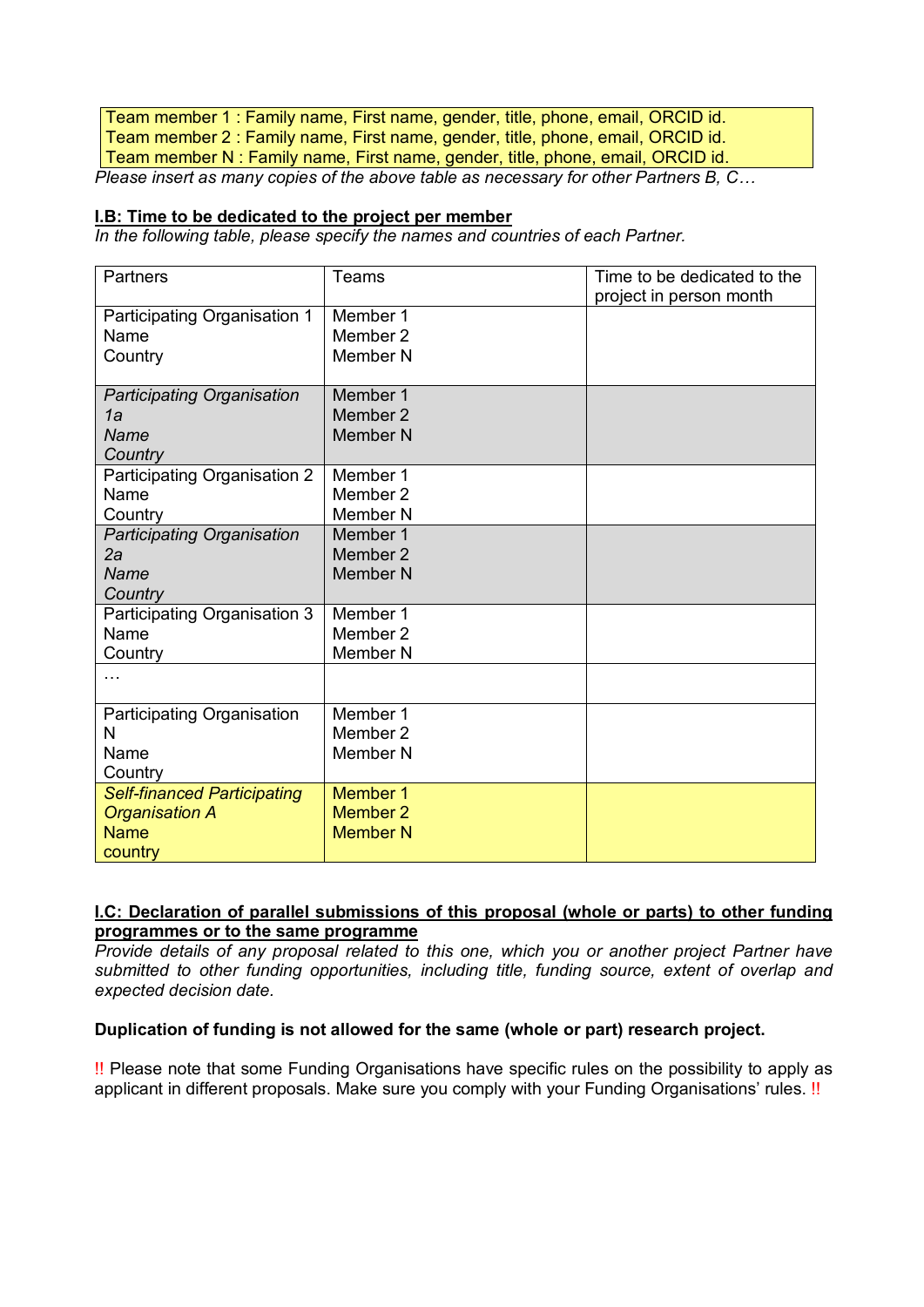# **II. Summary of the project**

*(max. 1 page, Arial font, 11pts, single spaced, margins of 1.27 cm)*

#### **Theme(s), environment(s) and/or socio-economic sector(s) targeted if relevant, scientific discipline(s) involved and study area(s)/country(ies) covered in the project**

Please indicate the theme addressed by your project, and the type of environment(s) that are studied in your project (please tick the yes/no box – if more than one theme and/or one type of ecosystem is addressed in your project, please use the percentage box), and list the socioeconomic sectors, the scientific disciplines involved and the study areas/countries covered by the project.

### *Important note: Projects cannot only address Theme 1. Projects addressing Theme 1 should also address Theme 2 and/or Theme 3. This should be also taken into account by projects relevant for Theme 4.*

| Themes in the joint BiodivERsA call                                                                                                                                                      | <b>YES</b> | $\%$ | <b>NO</b> |
|------------------------------------------------------------------------------------------------------------------------------------------------------------------------------------------|------------|------|-----------|
| T1: Relationship between biological diversity and<br>animal, human and/or plant health: effects and<br>underlying mechanisms                                                             |            |      |           |
| T2: Understanding and predicting the integrated<br>effects of global change factors on biodiversity-<br>related health issues                                                            |            |      |           |
| T3: Valuing/qualifying biodiversity benefits to animal,<br>human and plant health, and promoting health-<br>friendly biodiversity status as well as biodiversity-<br>based health status |            |      |           |
| T4: Focus on biodiversity-health<br>relations<br>in<br>European overseas                                                                                                                 |            |      |           |

| Environment(s) studied if relevant | YES | $\frac{0}{0}$ | NO. |
|------------------------------------|-----|---------------|-----|
| 1. Terrestrial                     |     |               |     |
| 2. Inland water                    |     |               |     |
| 3. Coastal                         |     |               |     |
| 4. Marine                          |     |               |     |
| 5. Other:  [to be specified]       |     |               |     |

# **Socio-economic sector(s) studied if relevant**

#### **Scientific disciplines involved**

To be selected from a standardised list

**Study areas/countries covered by the project** (please do not indicate here the nationality of the members of the consortium but the areas and countries studied in your proposals (research scope, studied sites, etc.)

**Work packages (WP)** *-* Title only, detailed descriptions should be included in the project description section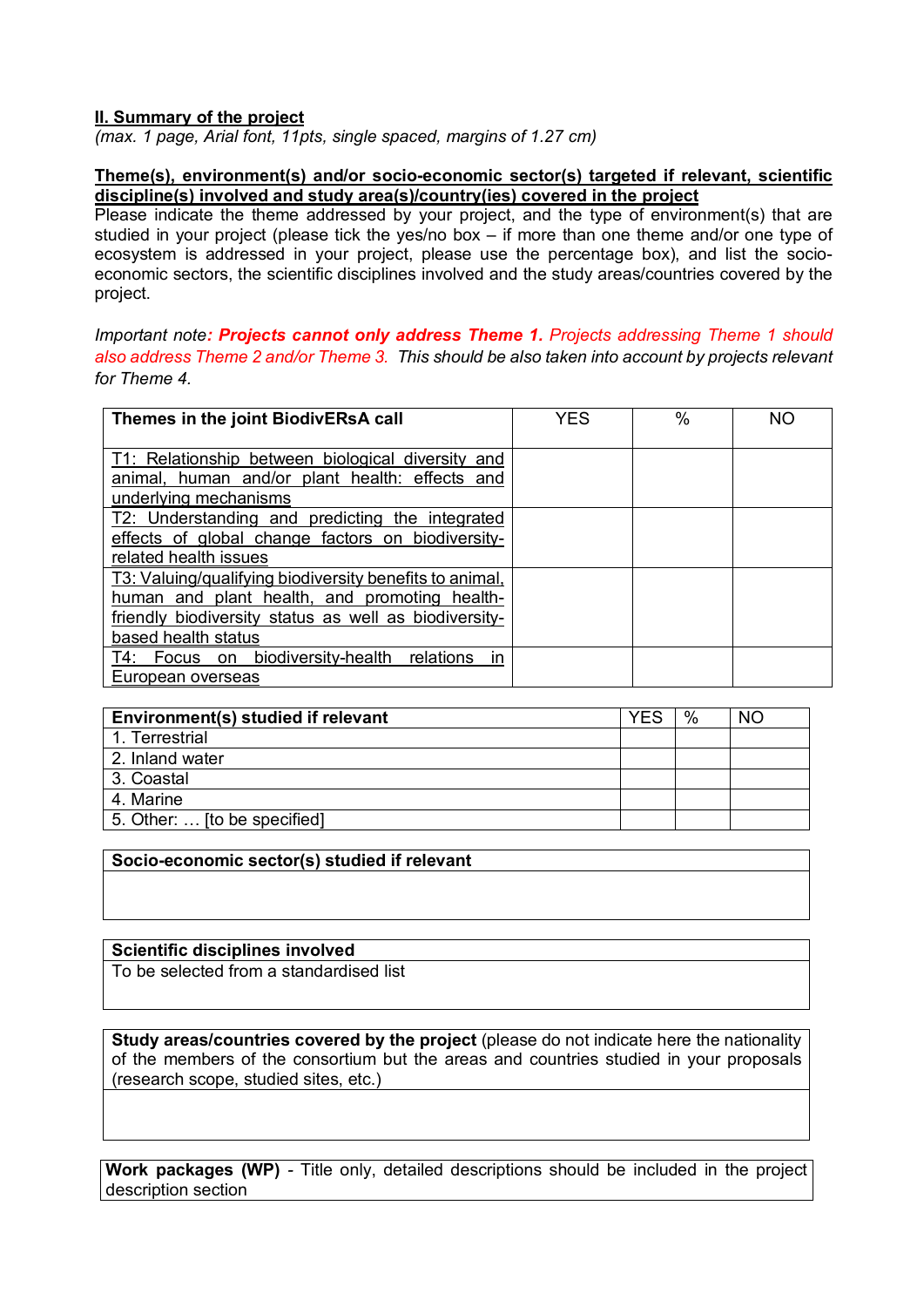| No. of Responsible<br>WP Partner | Title |
|----------------------------------|-------|
|                                  |       |
|                                  |       |
|                                  |       |
|                                  |       |

*(Use as many lines as needed)* 

|                     | Estimated working time (in person/month) per work package <sup>1)</sup> |            |           |           |             |                                       |
|---------------------|-------------------------------------------------------------------------|------------|-----------|-----------|-------------|---------------------------------------|
| No. of<br><b>WP</b> | Partner 1                                                               | Partner 1a | Partner 2 | Partner 3 | l Partner N | Self-<br>financed<br><b>Partner A</b> |
|                     |                                                                         |            |           |           |             |                                       |
|                     |                                                                         |            |           |           |             |                                       |
|                     |                                                                         |            |           |           |             |                                       |
|                     |                                                                         |            |           |           |             |                                       |

*(Expand this table [rows, columns] as required)*

 $1)$  This estimation should include the estimated total working time of all the team members involved in the project (financed, subcontracted and self-funded partners, permanent & nonpermanent staff, etc.)

| <b>Deliverables</b> |              |                             |
|---------------------|--------------|-----------------------------|
| No.                 | <b>Title</b> | Delivery date <sup>1)</sup> |
|                     |              |                             |
|                     |              |                             |
| v.                  |              |                             |
|                     |              |                             |
| 5                   |              |                             |
|                     |              |                             |

*(Use as many lines as needed)*

<sup>1)</sup> Indicate month number from the start of the project, e.g. month 12, month 24...

|     | Milestones |      |  |
|-----|------------|------|--|
| No. | Title      | Date |  |
|     |            |      |  |
|     |            |      |  |
|     |            |      |  |
|     |            |      |  |
| э   |            |      |  |
|     |            |      |  |

*(Use as many lines as needed)*

 $\frac{1}{1}$  Indicate month number from the start of the project, e.g. month 12, month 24...

#### **III. Scientific publications**

#### **Top 5 recent scientific publications of the researchers in charge relevant to the application**

In the following table, please specify the names and countries of each Partner.

| Partner 1       | . .      |  |
|-----------------|----------|--|
| Name<br>Country | <u>.</u> |  |
|                 | ⌒<br>ა.  |  |
|                 | 4.       |  |
|                 | 5.       |  |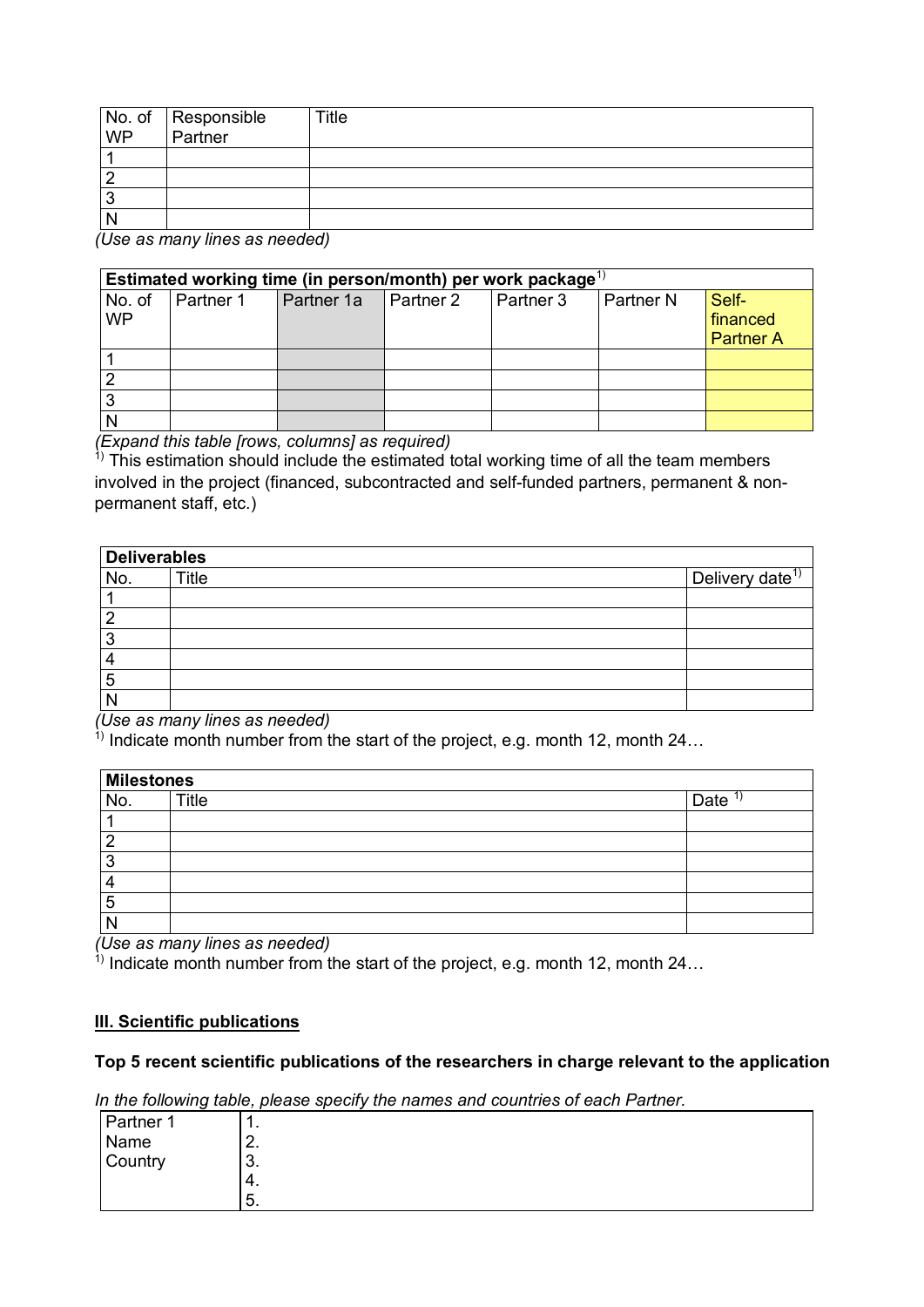| Partner 1.a          | 1.             |
|----------------------|----------------|
| (subcontracted)      | 2.             |
| Name                 | 3.             |
| Country              | 4.             |
|                      | 5.             |
| Partner <sub>2</sub> | $\mathbf{1}$ . |
| Name                 | 2.             |
| Country              | 3.             |
|                      | 4.             |
|                      | 5.             |
| Partner <sub>3</sub> | 1.             |
| Name                 | 2.             |
| Country              | 3.             |
|                      | 4.             |
|                      | 5.             |
| Partner <sub>N</sub> | 1.             |
| Name                 | 2.             |
| Country              | 3.             |
|                      | 4.             |
|                      | 5.             |
| Self-financed        | 1.             |
| <b>Partner A</b>     | 2.             |
| <b>Name</b>          | 3.             |
| <b>Country</b>       | 4.             |
|                      | 5.             |

**Other relevant publications** *(max 1 page, Arial font, 11 pts, single spaced, margins of 1.27 cm)*

By the applying research group:

- -

Other references relevant to the application:

- -

# *Instruction: Part IV.A or VIII should include:*

- ⁃ *A short description of the hypothesis, theories and/or main research questions, and explanation of the novelty of the research planned;*
- Scientific objectives with detailed account of their relationship to the theme of the call and to *ongoing relevant projects. Organise the objectives into a list so that each objective is accurately defined and quantified;*
- Work plan and division of work packages (WP) between the Partners and statements of *responsible WP and task leaders, with approach to ensure good coordination of the project;*
- ⁃ *Relevance for the identified policy application, importance of the research for solving pressing concerns and/or issues related to biodiversity;*
- ⁃ *Description of stakeholder engagement and identification of end users for project results: detail how users will be engaged in the project: who may benefit from or make use of the research, how they might benefit from and/or make use of the research, and methods for engaging with users and exchanging / disseminating data/knowledge/skills in the most effective and appropriate manner. We recommend applicants to use the BiodivERsA Stakeholder Engagement Handbook (http://www.biodiversa.org/702);*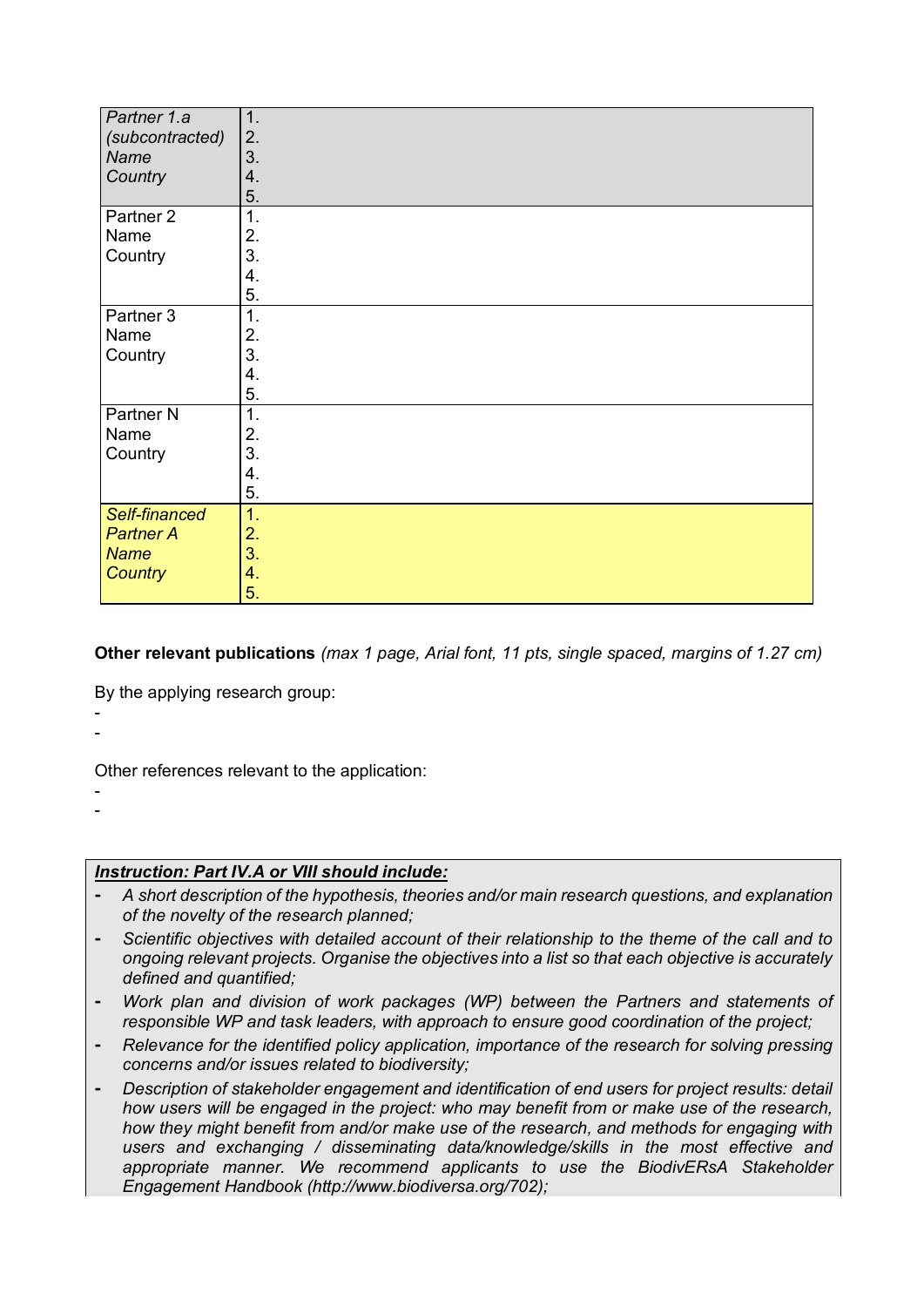- ⁃ *Proposed exploitation of project results;*
- ⁃ *Knowledge transfer, communication of results to practitioners, policy- and decision-makers;*
- ⁃ *Transnational added value of the proposed research (including overseas) and of the transnational collaboration: demonstrate how the project will increase synergy between teams across partner countries and how international collaboration adds a particular value;*
- ⁃ *Justification of resources requested.*

# **IV. Description of the project**

### **IV.A. Detailed description of the research area and research plan**

*(max. 10 pages, Arial font, 11pts, single spaced, including references if necessary, margins of 1.27 cm)*

Give a detailed description and the approach and methodology chosen to achieve the objectives. Highlight the particular advantages of the methodology chosen; quantify the expected project result(s).

Break down the research program into individual tasks, showing the interrelationship between the tasks. Explain why there is synergy between different tasks of the project and how this is going to be exploited.

Added-value – In instances where the proposed work builds on previous activities, describe how this collaborative proposal will complement or build on previous activities as well as the incremental value of the proposed work.

#### **IV.B. Stakeholder engagement and expected societal/policy impact**

*(max. 1 page, Arial font, 11pts, single spaced)*

Describe how you plan to engage stakeholders in your project and at which stage of the project; list the stakeholders / end-users of your project results you have identified and/or you plan to engage, indicate if you have already contacted them and if they already confirmed their support to the project.

Describe the relevance of your project for policy application and the importance of the research for solving pressing issues related to biodiversity.

Detail the proposed exploitation of results by, -and knowledge transfer to- practitioners and policyand decision-makers

# *NB:*

- *BiodivERsA produced a stakeholder engagement handbook for researchers to help them to engage with stakeholders all along their research projects. This handbook is accessible online (http://www.biodiversa.org/stakeholderengagement) and we recommend you to use it when designing your project and preparing your proposal.*
- *Similarly, BiodivERsA developed a guide for policy relevance of research projects to help researchers understand what is meant by policy and societal relevance and how this is evaluated in proposals. This guide is available online (LINK) and we recommend you to use it when designing your project and preparing your proposal.*
- *Please note that letters of support are not requested and won't be considered for the evaluation.*

# **IV.C. Communication plan**

*(max. 1 page, Arial font, 11pts, single spaced)*

Describe how the consortium will deal with the dissemination, publication, and, protection of results generated in the project*.* Specify who will receive information on the project (scientists, nonscientific stakeholders, general public…). Describe what, why, when and how they will receive it.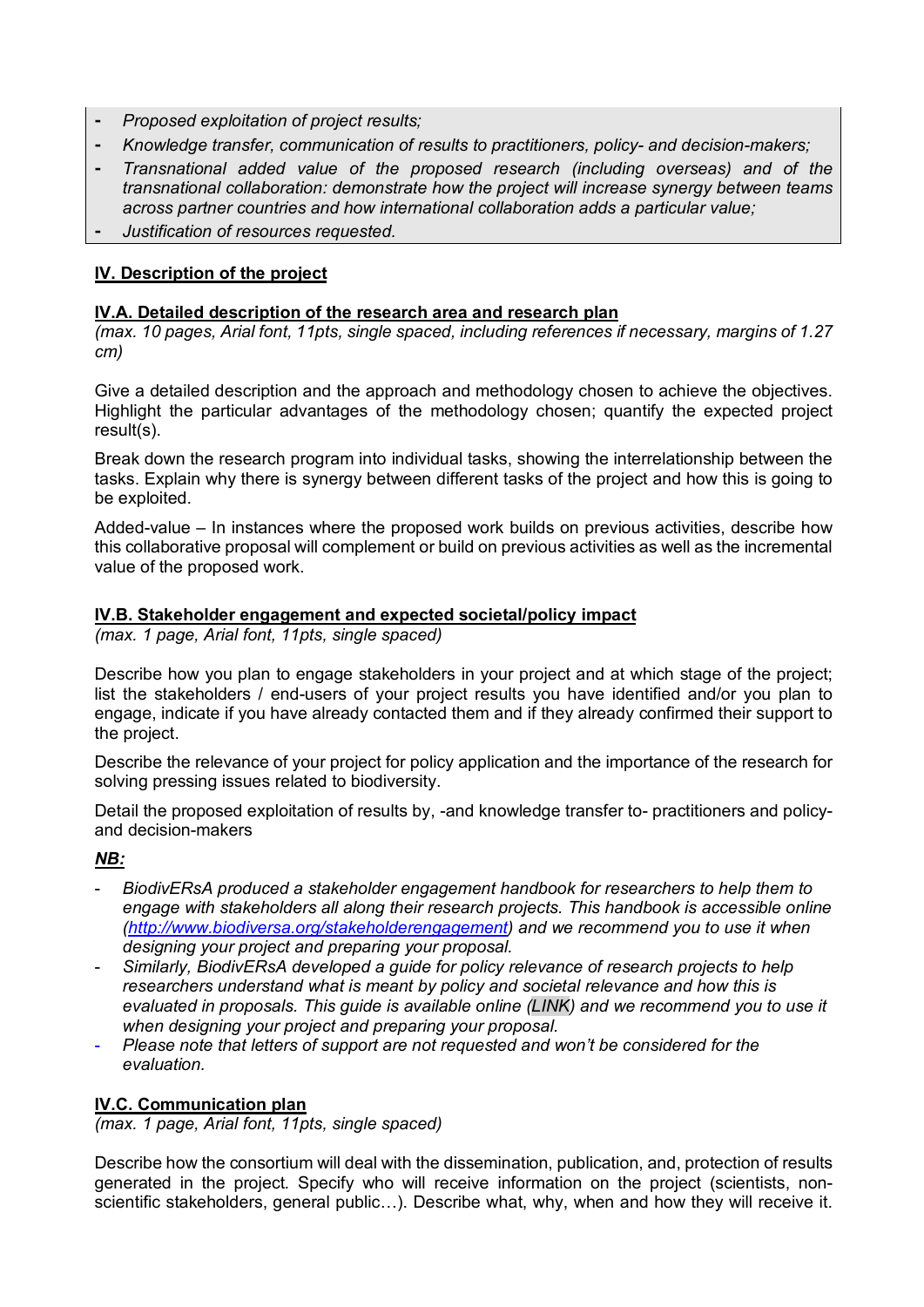Specify planned publications (scientific and other) and their expected impact. Please provide timelines for open access to data collected during the project and specify how access will be provided.

#### **IV.D Description of project management**

*(max. 2 pages, Arial font, 11pts, single spaced, margins of 1.27 cm)*

Describe how the overall coordination, monitoring and control of the project will be implemented. Outline the management processes foreseen in the project (decision boards, coordination meetings, etc.) and clearly indicate the distribution of tasks among the consortium members.

It is recommended that milestones be presented in a detailed diagram (e.g. PERT or Gantt charts) providing the time schedule of the tasks and marking their interrelationships; add when decisions on further approaches will have to be made; indicate a critical path marking those events which directly influence the overall time schedule in case of delays. *[Please note that the Pert or Gantt chart can be included in part V "Time schedule and working programme"]*

Explain how information flow and communication will be managed and enhanced within the project (e.g. collaboration and task meetings, exchange of scientists, dissemination of results and engagement with stakeholders).

Risk management: Indicate where there are risks of not achieving the objectives and describe potential solutions, if appropriate.

#### **IV.E. CVs**

*Use the CV template below (maximum 4 pages per CV, Arial font, 11pts, single spaced, margins of 1.27 cm for each PI & WP leaders)*

*When relevant, please include the CVs of self-financed and sub-contracted partners.*

**Participation status:** *<Coordinator, PI or WP leader>*

*When relevant, please specify in the CVs the partners' capacity to involve stakeholders.*

| Name:                                                                                                                                             |
|---------------------------------------------------------------------------------------------------------------------------------------------------|
| <b>Nationality:</b>                                                                                                                               |
| <b>Institution, City, Country:</b>                                                                                                                |
| E-mail:                                                                                                                                           |
| URL:                                                                                                                                              |
| Professional status: <professor, assistant="" associate="" professor,="" scientist,<br="" senior="">Post-Doc, PhD-student, other&gt;</professor,> |
| <b>Education</b>                                                                                                                                  |
| <year; education="" of="" type=""></year;>                                                                                                        |
| <year; education="" of="" type=""></year;>                                                                                                        |
| <b>Academic Positions</b>                                                                                                                         |
| <year; position=""></year;>                                                                                                                       |
| <year; position=""></year;>                                                                                                                       |
| General expertise and its relevance for the project                                                                                               |
| Up to 10 most important publications relevant to the proposal                                                                                     |
| <>                                                                                                                                                |
| $<$ >                                                                                                                                             |
| <>                                                                                                                                                |
| <>                                                                                                                                                |
| $\langle \ldots \rangle$                                                                                                                          |
|                                                                                                                                                   |